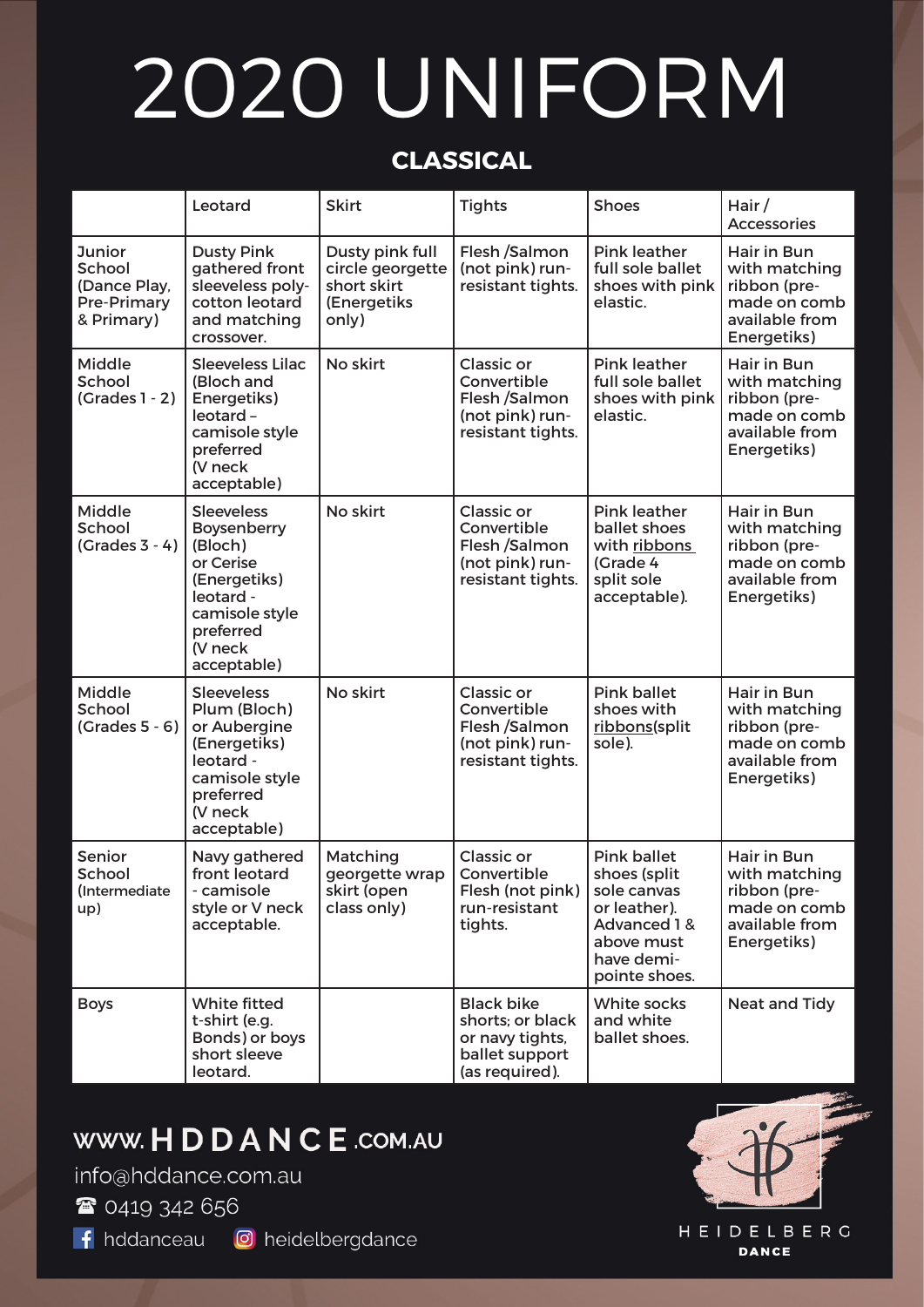# 2020 UNIFORM

#### **OTHER STYLES**

|                                           | <b>GIRLS</b>                                                                                                                                                                                                                                                                                                                                                                               | <b>BOYS</b>                                                              |  |  |
|-------------------------------------------|--------------------------------------------------------------------------------------------------------------------------------------------------------------------------------------------------------------------------------------------------------------------------------------------------------------------------------------------------------------------------------------------|--------------------------------------------------------------------------|--|--|
| Tap<br>$(Levels 1 - 4)$                   | Sleeveless leotard, black V Front hipster<br>shorts, Matt tan tights and tan tap shoe.<br>Leotard as follows:<br>Level 1: Dusty Pink or Black<br>Level 2: Lilac (Bloch and Energetiks) or<br><b>Black</b><br>Level 3: Boysenberry (Bloch), Cerise<br>(Energetiks) or Black<br>Level 4: Plum (Bloch), Aubergine<br>(Energetiks) or Black                                                    | White t-shirt, black pants or shorts and<br>black tap shoes.             |  |  |
| Jazz<br>$(Levels 1-4)$                    | Sleeveless leotard, black V Front hipster<br>shorts, Matt tan tights and tan jazz<br>shoe. Leotard as follows:<br>Level 1: Dusty Pink or Black<br>Level 2: Lilac (Bloch and Energetiks) or<br><b>Black</b><br>Level 3: Boysenberry (Bloch), Cerise<br>(Energetiks) or Black<br>Level 4: Plum (Bloch), Aubergine<br>(Energetiks) or Black (Optional long<br>leggings / dance pants allowed) | White t-shirt, black pants or shorts and<br>black jazz shoes.            |  |  |
| Jazz/Tap<br>(Seniors)                     | Students own choice, provided the dance wear suitable and well fitted to the<br>body. Hair is kept neat and pulled back off face.                                                                                                                                                                                                                                                          |                                                                          |  |  |
| Contemporary/<br>Acro<br>(Junior / Inter) | Black Cotton lycra leotard - camisole<br>style preferred (V neck is acceptable),<br>black V Front hipster shorts, ballet<br>(flesh/salmon) convertible or footless<br>tights. Bare feet, or 1/2 forefront shoes<br>closest to skin colour (Eclipse (Bloch)/<br>Pivot (Energetiks). Black knees pads are<br>also advisable for class wear.                                                  | White t-shirt, black pants or shorts.<br>Bare feet or foot thongs.       |  |  |
| Contemporary<br>(Senior)                  | <b>Black Cotton lycra leotard, black</b><br>leggings, ballet (flesh/salmon)<br>convertible or footless tights. Bare<br>feet, or 1/2 forefront shoes closest to<br>skin colour (Eclipse (Bloch) / Pivot<br>(Energetiks). Black knees pads are also<br>advisable for class wear.                                                                                                             | White t-shirt / tank, black pants or<br>shorts. Bare feet or foot thongs |  |  |
| <b>Hip Hop</b><br>(Junior/Inter)          | White runners, black trackpants / jazz pants / shorts, white t-shirt (HD Dance Tees<br>allowed).                                                                                                                                                                                                                                                                                           |                                                                          |  |  |
| <b>Hip Hop</b><br>(Senior)                | White runners (jazz boots acceptable), black trackpants / jazz pants / shorts,<br>white t-shirt / tank (HD Dance Tees allowed).                                                                                                                                                                                                                                                            |                                                                          |  |  |
| <b>Musical</b><br>Theatre (All)           | Comfortable clothing as would wear for Contemporary &/or Jazz. White Runners<br>&/or Tan Jazz Shoes as advised.                                                                                                                                                                                                                                                                            |                                                                          |  |  |

### WWW. H D D A N C E .COM.AU

info@hddance.com.au

<sup>2</sup>0419 342 656

f hddanceau **O** heidelbergdance



**HEIDELBERG DANCE**